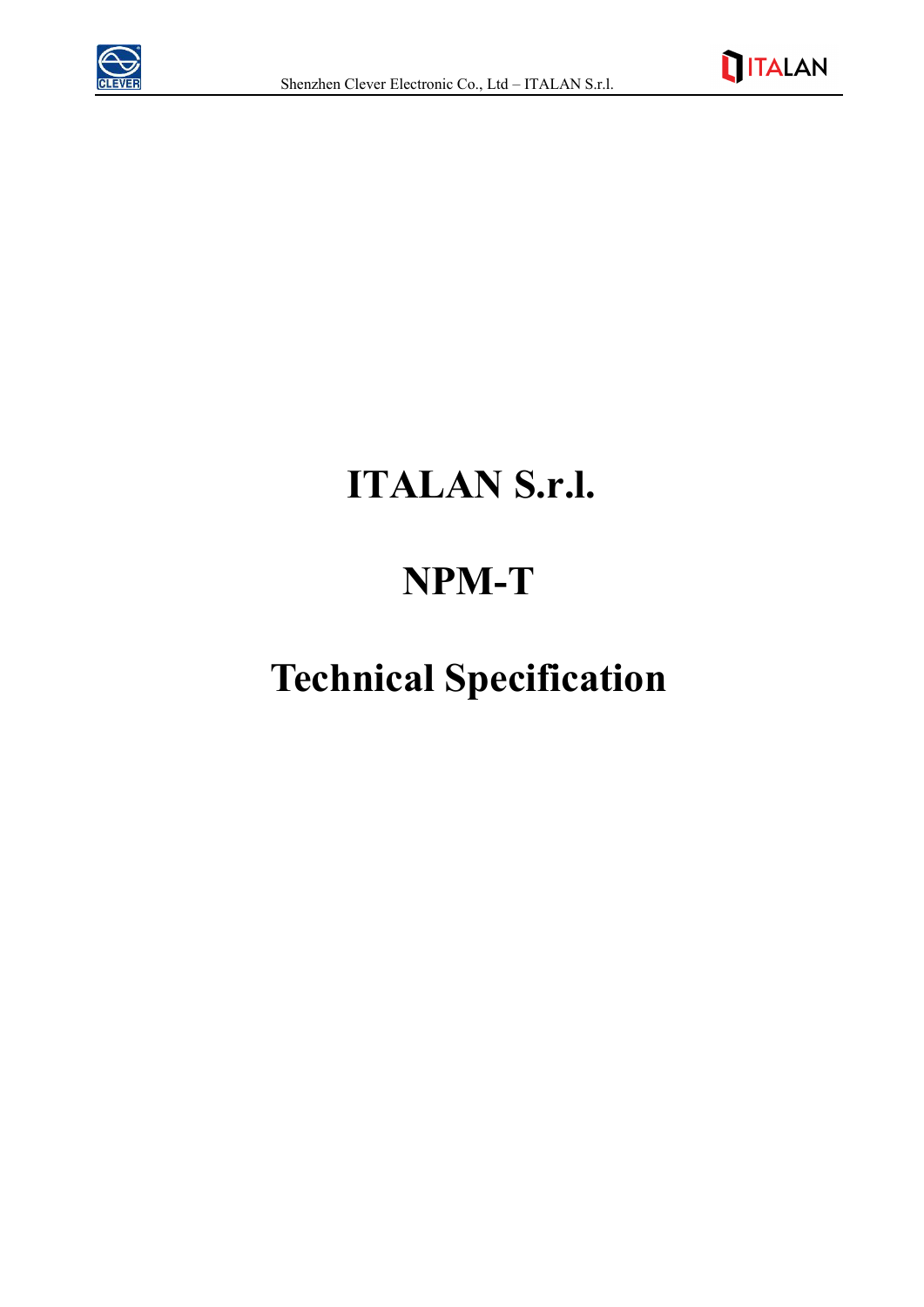

| No. | Performance parameters                                                                                                     |                                                                                              | Technical data                                                                                                          |
|-----|----------------------------------------------------------------------------------------------------------------------------|----------------------------------------------------------------------------------------------|-------------------------------------------------------------------------------------------------------------------------|
| 1   | Input                                                                                                                      | Rated input voltage                                                                          | 110/250VAC<br>$50/60$ HZ (Circuit A/B)                                                                                  |
|     |                                                                                                                            | Input type                                                                                   | $1 \times \text{IEC60309}$ 2P+E 32A plug (Circuit A/B)                                                                  |
|     |                                                                                                                            | Cable specification                                                                          | $1\times3\times6.0$ mm <sup>2</sup> shielded cable, length 5M,<br>(Circuit $A/B$ )                                      |
|     |                                                                                                                            | Max. input load                                                                              | 32A (Circuit A/B)                                                                                                       |
| 2   | Output                                                                                                                     | Sockets / Outlets                                                                            | 3×IEC320 C19 (Circuit A/B)                                                                                              |
|     |                                                                                                                            |                                                                                              | $1 \times$ DIN49440 16A (Circuit A/B)                                                                                   |
|     |                                                                                                                            |                                                                                              | $1\times3\times6.0$ mm <sup>2</sup> shielded cable, length 1M with<br>IEC60309 female 32A connector (Circuit<br>$A/B$ ) |
|     |                                                                                                                            | Rated output voltage                                                                         | 110/250VAC 50/60HZ<br>(Circuit $A/B$ )                                                                                  |
|     |                                                                                                                            | Rated output load                                                                            | $32A$ (Circuit A/B)                                                                                                     |
|     |                                                                                                                            | Max. power consumption                                                                       | 99999.9kWh (Circuit A/B)                                                                                                |
|     | Ports                                                                                                                      | Net port                                                                                     | $1 \times RJ45$                                                                                                         |
| 3   |                                                                                                                            | Temperature & humidity port                                                                  | $2 \times RJ11$                                                                                                         |
|     |                                                                                                                            | Smoke sensor port                                                                            | $1 \times RJ11$                                                                                                         |
|     |                                                                                                                            | Water sensor port                                                                            | $1 \times RJ11$                                                                                                         |
|     |                                                                                                                            | Door sensor port                                                                             | $2 \times RJ11$                                                                                                         |
| 4   | <b>LCD</b><br>Display<br>$(A \text{ and } B)$<br>Share 1 LCD<br>Display,<br>and<br><b>LCD</b><br>display<br>with hot swap) | Ampere, voltage and Kw,<br>sensor                                                            | 3 digits (Circuit A/B)                                                                                                  |
|     |                                                                                                                            | Default<br>parameters,<br>alarm<br>measurement,<br>(ampere, voltage, kW,<br>sensors display) | 3 digits (Circuit A/B)                                                                                                  |
| 5   | Ampere display                                                                                                             | Circuit A/B                                                                                  | Accuracy: $\pm 1\% + 0.1$ A;<br>Max.: 32A;<br>Resolution: 100mA Response time: 400ms;                                   |
| 6   | Voltage display                                                                                                            | Circuit A/B                                                                                  | Max.:255V Accuracy: $\pm 1\% + 3\text{ V}$ ;<br>Resolution: 1V<br>Response time: 400ms                                  |
| 7   | kW display                                                                                                                 | Circuit A/B                                                                                  | Resolution: 0.01kW<br>Response time: 400ms                                                                              |
| 8   | kWh display                                                                                                                | Circuit A/B                                                                                  | Level: $1$ (accuracy: $1\frac{9}{6}$ );<br>Resolution:<br>$0.1$ <sub>k</sub> Wh;                                        |
| 9   | Power factor<br>display                                                                                                    | Circuit A/B                                                                                  | Accuracy: $\pm 1\% + 0.01$ ;<br>Resolution: 0.01 Response time: 400ms;                                                  |